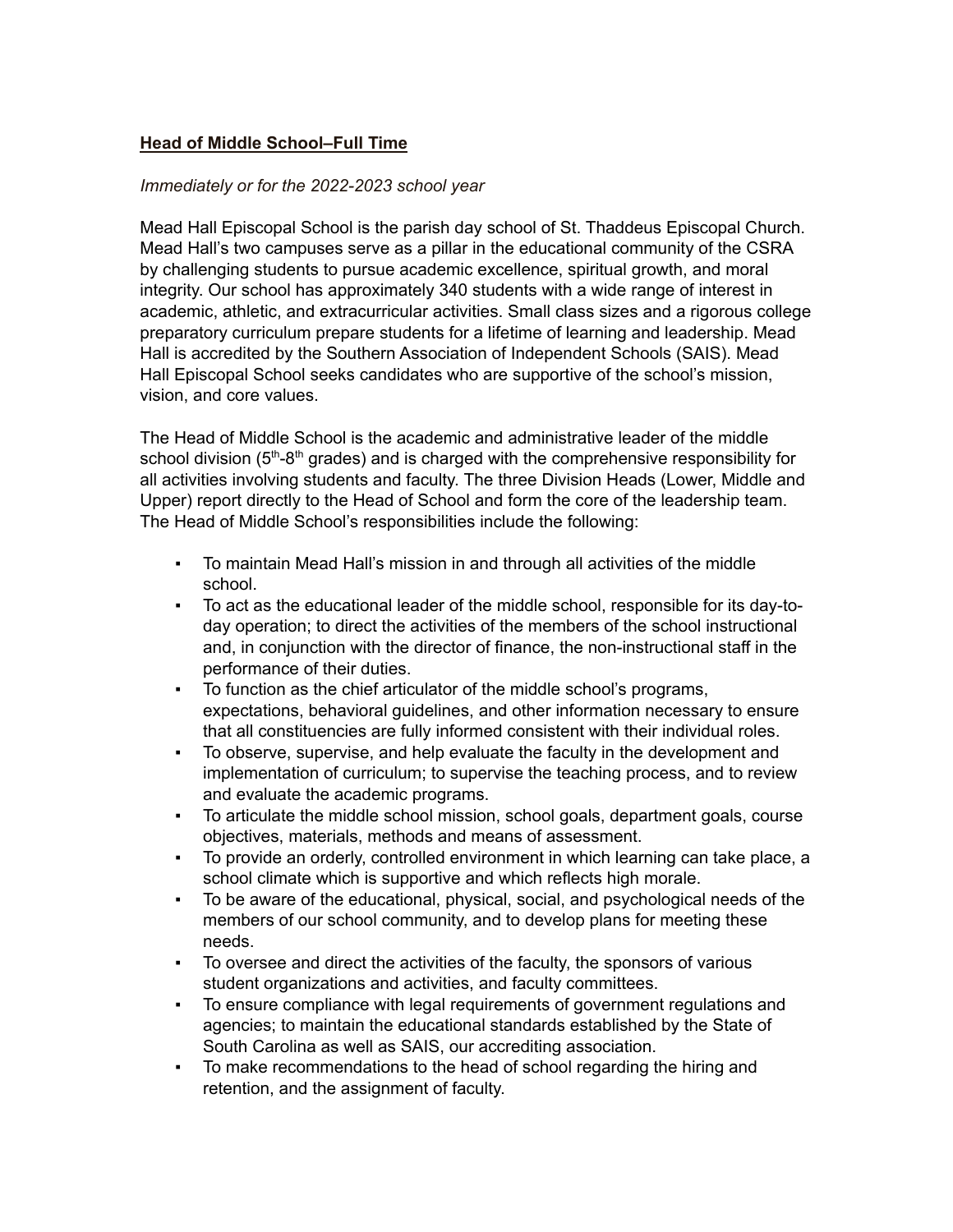- To establish programs for the orientation of new teachers, for in-service training of all teachers, and for the evaluation of classroom teachers, to ensure that teachers are familiar with and adhere to school policies in all areas of the school operation.
- To strive for unity, harmony, and cooperation through tact, helpfulness, respect, and a recognition of individual differences and the special abilities and strengths of each teacher.
- To conduct regular meetings with faculty which will deal both with routine school matters and with the stimulating exchange of ideas on issues of educational/philosophical interest and concern.
- To oversee the coordination of the co-curricular and extra-curricular activity programs of the school; to assist in the planning and the presentation of school assemblies and programs; to assist in maintaining a comprehensive calendar of school events; to keep the entire school community informed of various school programs and activities.
- To provide for the academic guidance of students; to maintain complete academic records on all students; to oversee the grading and the reporting of standards and methods used by teachers in measuring student achievement.
- To be responsible for establishing guidelines for proper student conduct and dress in accordance with the school's policies; to maintain student discipline consonant with school policies; to monitor students' adherence to established school rules; to maintain accurate records of student attendance and citizenship.
- To be a visible presence in all areas of the school; to work toward a resolution of all problems - both routine and unique - as they arise; to keep the head of school informed of the general programs, activities, and problems of the school.
- To prepare a master school class schedule and to assign teachers and students to classes and other obligations, in coordination with the head of upper school.
- To serve as a consultant to teachers in matters of classroom management, teaching methods, and general school procedures.
- To assist in the admission process for the testing, interviewing, and evaluating of applicants for enrollment.
- To perform other duties as assigned by the head of school.
- To support the school and its leadership.
- To be visible at school activities, such as athletic events, and supervise students at these where necessary.

Qualifications should include:

- Bachelor's degree; Master's degree (school administration preferred).
- A minimum of five years teaching and administration experience in an independent school environment with excellent verbal and written communications skills.
- Demonstrated leadership and facilitative skills, including the ability to relate effectively with other administrators, teachers, operations staff, parents, and students.
- Knowledgeable about FACTS and/or other school management software.